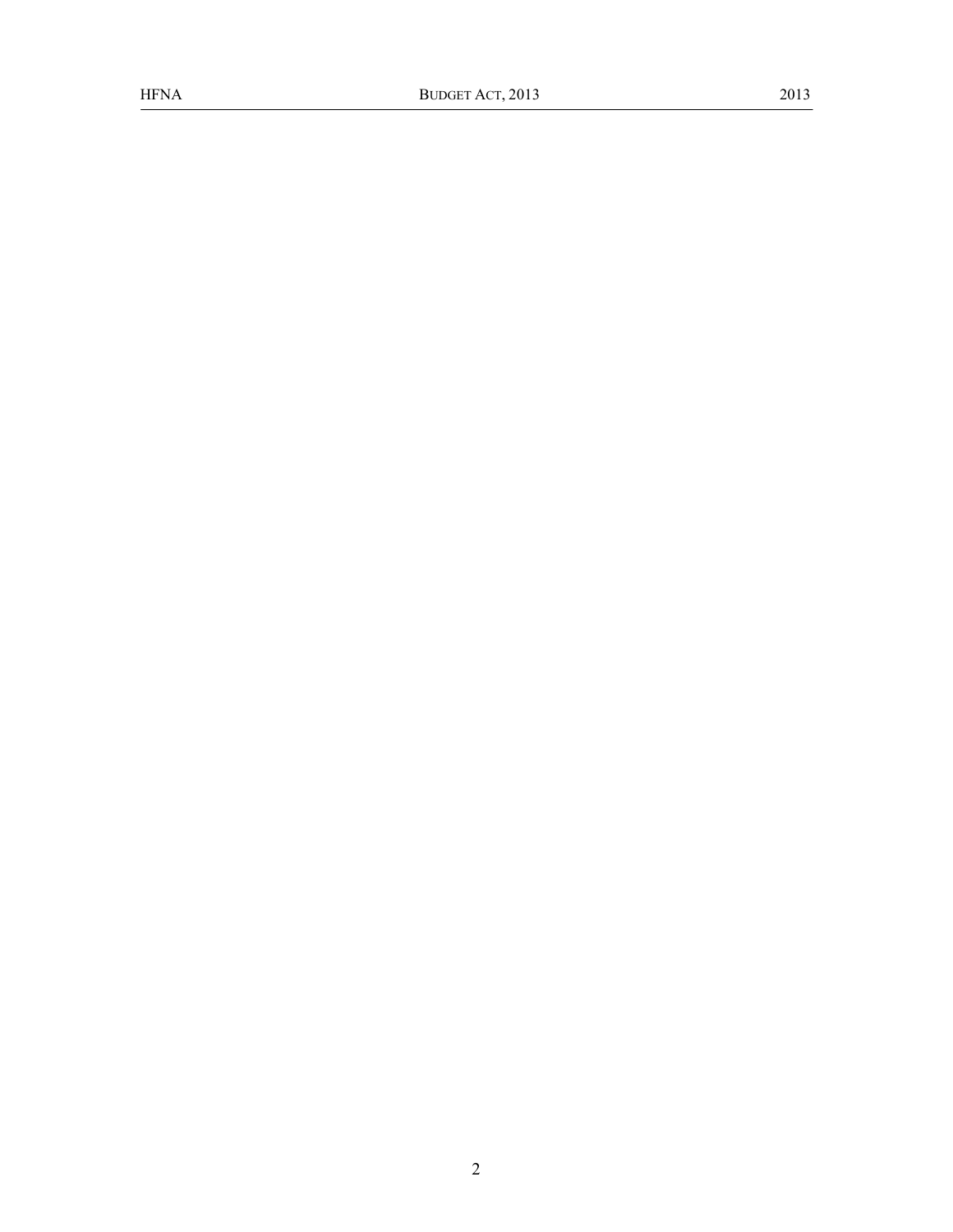## **REGISTRY OF LAWS CERTIFICATION**

**I certify that the** *Budget Act, 2013* **passed Third Reading in the Legislature on:**

**Chief Councillor Jeff Cook**

**\_\_\_\_\_\_\_\_\_\_\_\_\_\_\_\_\_\_\_\_\_\_\_\_\_\_\_\_\_\_\_\_\_\_\_\_\_\_\_**

**\_\_\_\_\_\_\_\_\_\_\_\_\_\_\_\_\_\_\_\_\_\_\_\_\_\_\_\_\_\_\_\_\_\_\_\_\_\_\_**

**\_\_\_\_\_\_\_\_\_\_\_\_\_\_\_\_\_\_\_\_\_\_\_\_\_\_\_\_\_\_\_\_\_\_\_\_\_\_**

**\_\_\_\_\_\_\_\_\_\_\_\_\_\_\_\_\_\_\_\_\_\_\_\_\_\_\_\_\_\_\_\_\_\_\_\_\_\_**

**\_\_\_\_\_\_\_\_\_\_\_\_\_\_\_\_\_\_\_\_\_\_\_\_\_\_\_\_\_\_\_\_\_\_\_\_\_\_**

**I certify that the** *Budget Act, 2013* **is enacted as law on:**

**Ta'yii Hawilth Derek Peters**

**I certify that the** *Budget Act, 2013* **came into force on:** 

**Law Clerk Connie Waddell**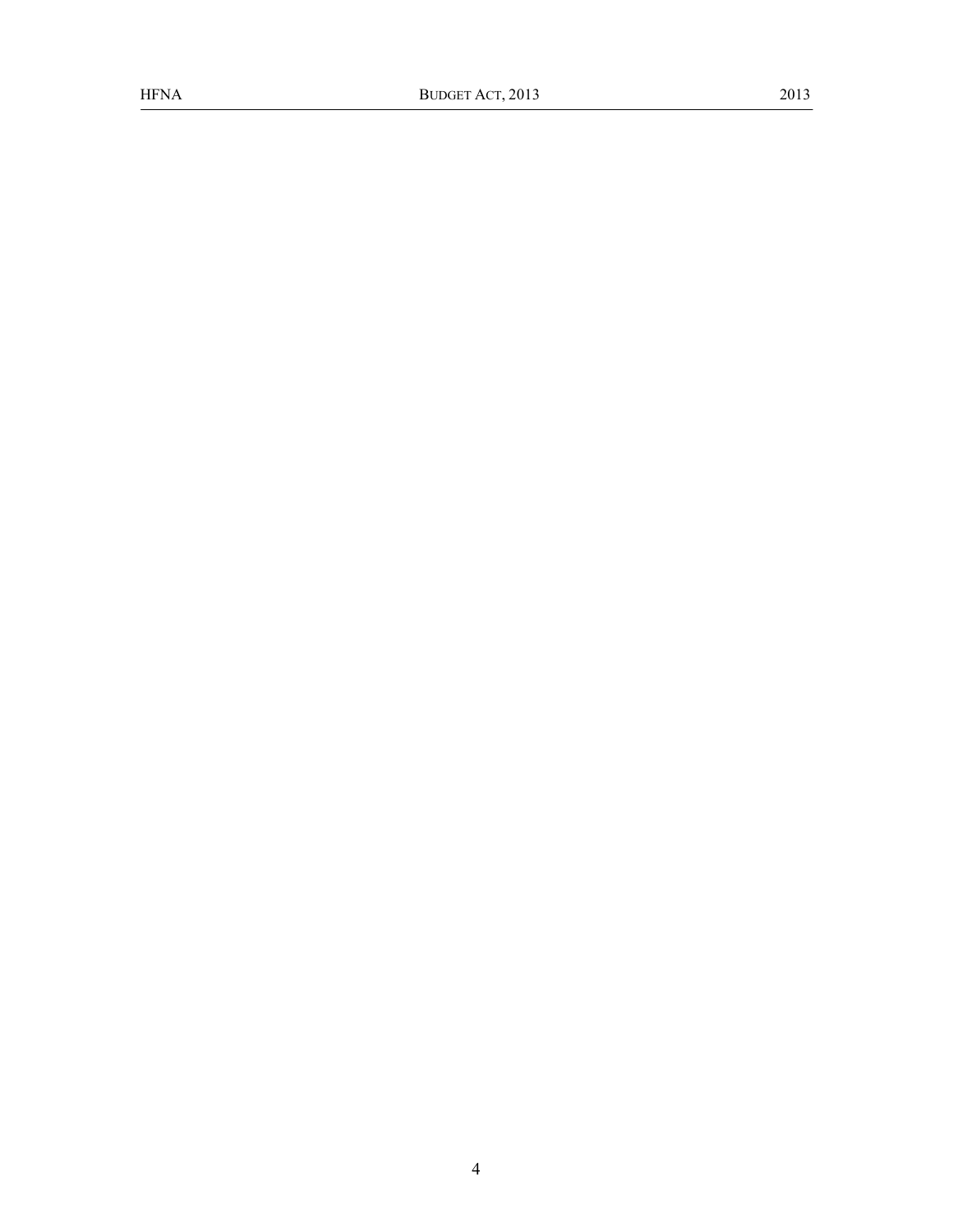## **BUDGET ACT, 2013**

#### *Contents*

#### **PART 1 – GENERAL OPERATING FUND**

1 General operating fund spending authority

#### **PART 2 – INVESTED WEALTH FUND**

2 Invested Wealth Fund spending authority

#### **PART 3 – CAPITAL SPENDING**

3 Capital spending authority

## **PART 4 – BORROWING**

4 Borrowing authority

#### **PART 5 – SPECIAL PROGRAMS FUND**

5 Special Programs Fund spending authority

## **PART 6 – INVESTMENTS IN HUU-AY-AHT BUSINESS ENTERPRISES**

6 Conditions for investment by way of loan or loan guarantee

#### **PART 7 – BUDGET ACT, 2012 AMENDMENTS**

- 7 8 Budget Act, 2012 amendments
	- 9 Commencement

## **Note to Reader**

The *Budget Act, 2013* establishes the authority of government to spend money from April 1, 2013 to March 31, 2014. A *Budget Act* is required by the *Financial Administration Act* each fiscal year. Government may only spend money if it has spending authority.

- Part 1, General Operating Fund, sets out the budget line items that provide spending authority for government from the general operating fund.
- Part 2, Invested Wealth Fund, sets out the amount of funds that may be spent from the Invested Wealth Fund.
- Part 3 sets out the authorized capital spending of government for the  $2013 2014$ fiscal year.
- Part 4 sets out the authorized borrowings of government for the  $2013 2014$  fiscal year.
- Part 5, Special Programs Fund, sets out the authorized spending for special programs for the 2013-2014 fiscal year.
- Part 6 sets out the conditions for Executive Council to invest in Huu-ay-aht business enterprises by borrowing funds or guaranteeing loans.
- Part 7 retroactively amends the following parts of Budget Act, 2012 for the 2012-2013 fiscal year:
	- o Part 1 General Operating Fund;
	- $\circ$  Part 4 Borrowing.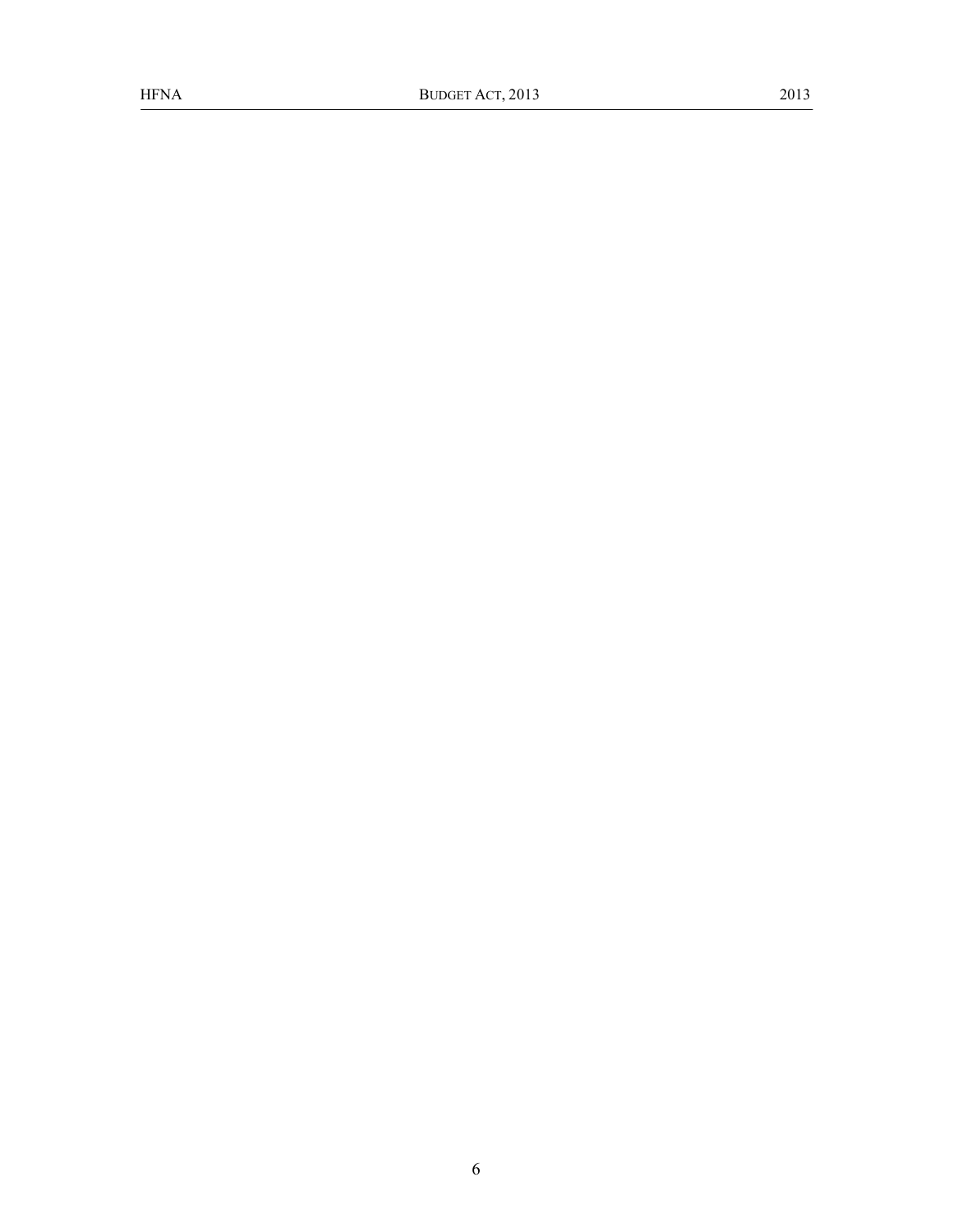The Legislature enacts as follows:

## **PART 1 – GENERAL OPERATING FUND**

## **General operating fund spending authority**

**1** Spending from the general operating fund from April 1, 2013 to March 31, 2014 is authorized for the purpose and amount shown in the same row as each budget line item in the following table:

| No.            | <b>Budget Line Item</b><br><b>Name</b>    | <b>Purpose</b>                                                                                                                                                                                                                                                                                                                                                                       | <b>Amount</b> |
|----------------|-------------------------------------------|--------------------------------------------------------------------------------------------------------------------------------------------------------------------------------------------------------------------------------------------------------------------------------------------------------------------------------------------------------------------------------------|---------------|
| $\mathbf{1}$   | Government                                | To provide for the structure of government,<br>including costs of the Legislature, Executive<br>Council, Ha'wiih Council, People's<br>Assembly, auditor, committees of Council,<br>the tribunal and elections                                                                                                                                                                        | \$809 280     |
| $\overline{2}$ | Finance and<br><b>Government Services</b> | To provide the administrative services needed<br>to support government operations, including<br>the Executive Director, financial, records<br>management and human resource services,<br>treaty implementation, the Comprehensive<br>Community Plan, support staff, operation of<br>the treaty office and contribution to the Nuu-<br>chah-nulth Economic Development<br>Corporation | \$1 041 066   |
| $\overline{3}$ | <b>Human Services</b>                     | To provide programs supporting Huu-ay-aht<br>citizens, including community health services,<br>social services, youth services, cultural<br>programs, communications and language<br>services, childcare services, education<br>services and contributions to the Nananiiqsu<br>Society                                                                                              | \$998 385     |
| $\overline{4}$ | <b>Lands and Natural</b><br>Resources     | For management of government lands and<br>natural resources, including management of<br>fisheries, forest harvesting and other uses of<br>the land base, identification and protection of<br>cultural sites and acquisition and distribution<br>of cultural food                                                                                                                     | \$504 222     |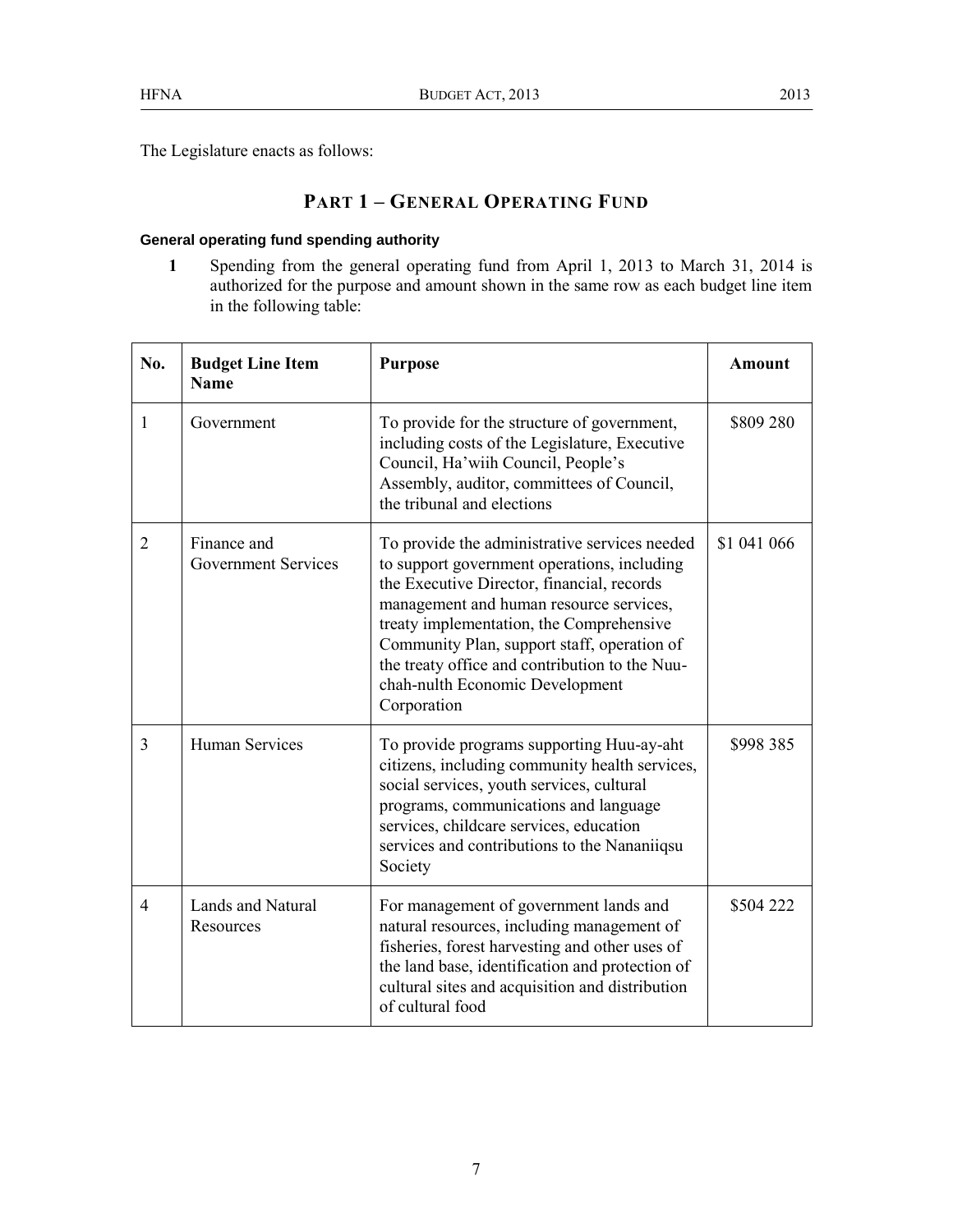| No. | <b>Budget Line Item</b><br><b>Name</b>                 | <b>Purpose</b>                                                                                                                                                                                                                                                                                                                                                                                                                                                                                                                           | <b>Amount</b> |
|-----|--------------------------------------------------------|------------------------------------------------------------------------------------------------------------------------------------------------------------------------------------------------------------------------------------------------------------------------------------------------------------------------------------------------------------------------------------------------------------------------------------------------------------------------------------------------------------------------------------------|---------------|
| 5   | Public Works and<br>Capital Infrastructure             | For management of public works and capital<br>infrastructure, including maintenance of<br>capital infrastructure, provision of residential<br>services in the Anacla community, and<br>operation of the House of Huu-ay-aht and the<br>multi-use building                                                                                                                                                                                                                                                                                | \$338 040     |
| 6   | Huu-ay-aht Settlement<br>Trust                         | Transfer of funds to Huu-ay-aht Settlement<br>Trust                                                                                                                                                                                                                                                                                                                                                                                                                                                                                      | \$1 000 000   |
| 7   | Depreciation                                           | To allow for depreciation expenses related to<br>capital assets                                                                                                                                                                                                                                                                                                                                                                                                                                                                          | \$400 000     |
| 8   | Contingencies and New<br>Programs                      | To provide for expenditure or spending<br>incurred for the purposes of other budget line<br>items that are in excess of the amounts<br>authorized by the budget line item spending<br>authorities or statutory spending authorities.<br>To also provide funding for new programs<br>created after the beginning of the fiscal year<br>and for natural disasters, emergency relief and<br>the assistance of those in need as the result of<br>an event that was not expected or where the<br>timing of the event was not known in advance | \$300 000     |
|     | <b>Total General Operating Fund Spending Authority</b> |                                                                                                                                                                                                                                                                                                                                                                                                                                                                                                                                          | \$5 390 993   |

8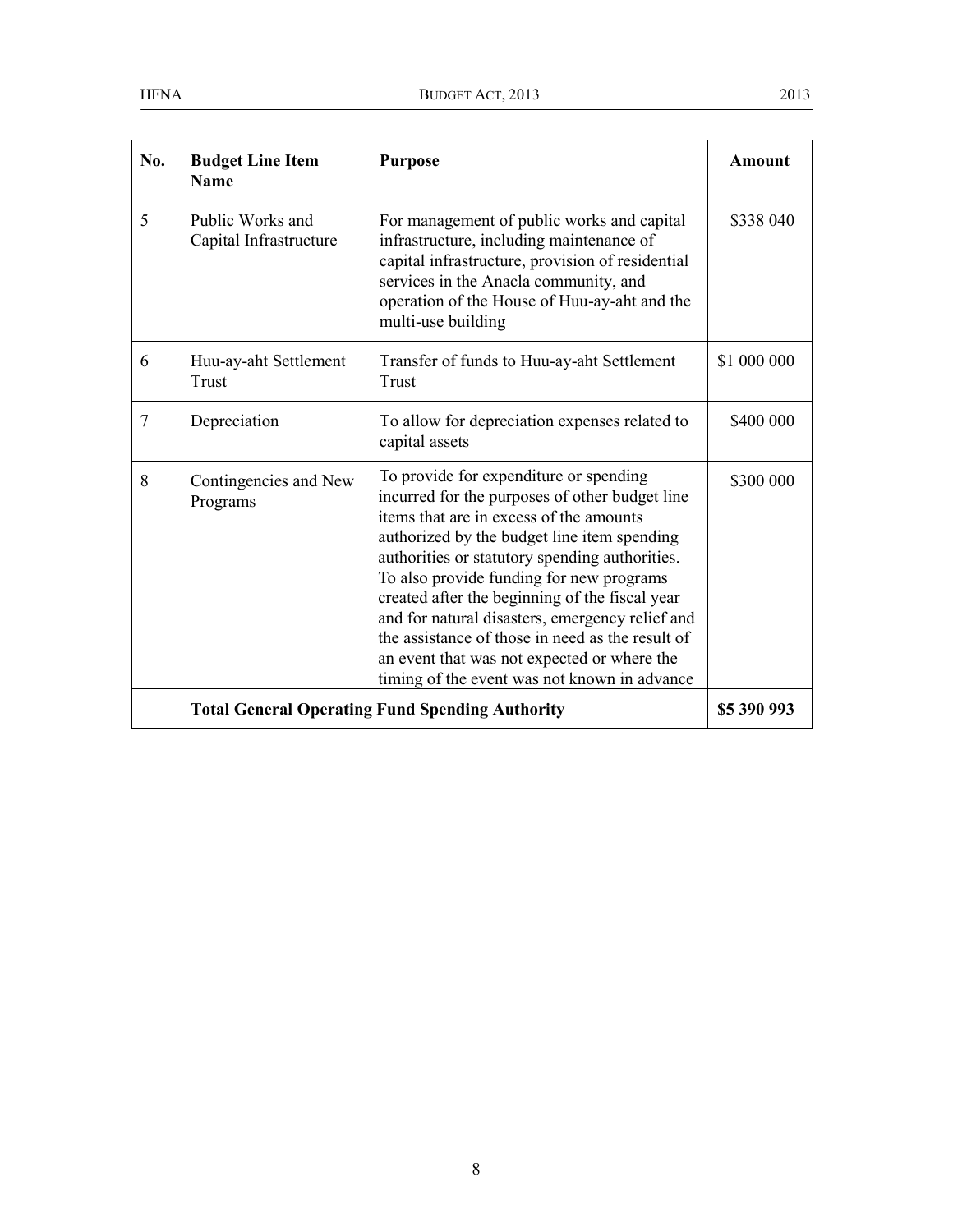## **PART 2 – INVESTED WEALTH FUND**

## **Invested Wealth Fund spending authority**

**2** Spending from the Invested Wealth Fund from April 1, 2013 to March 31, 2014 is authorized for the purpose and amount shown in the same row as each budget line item in the following table:

| No. | <b>Budget Line Item</b><br><b>Name</b>                       | <b>Purpose</b>                                                                           | Amount      |
|-----|--------------------------------------------------------------|------------------------------------------------------------------------------------------|-------------|
| 9   | <b>Fund Management</b>                                       | For management of the investments of the<br>Invested Wealth Fund                         | \$40 000    |
| 10  | <b>Transfer to General</b><br><b>Operating Fund</b>          | For transferring money to the general operating<br>fund to support government operations | \$460 000   |
|     | <b>Total Invested Wealth Fund Spending Authority</b>         |                                                                                          | \$500 000   |
|     | <b>Total Consolidated Government Fund Spending Authority</b> |                                                                                          | \$5 890 993 |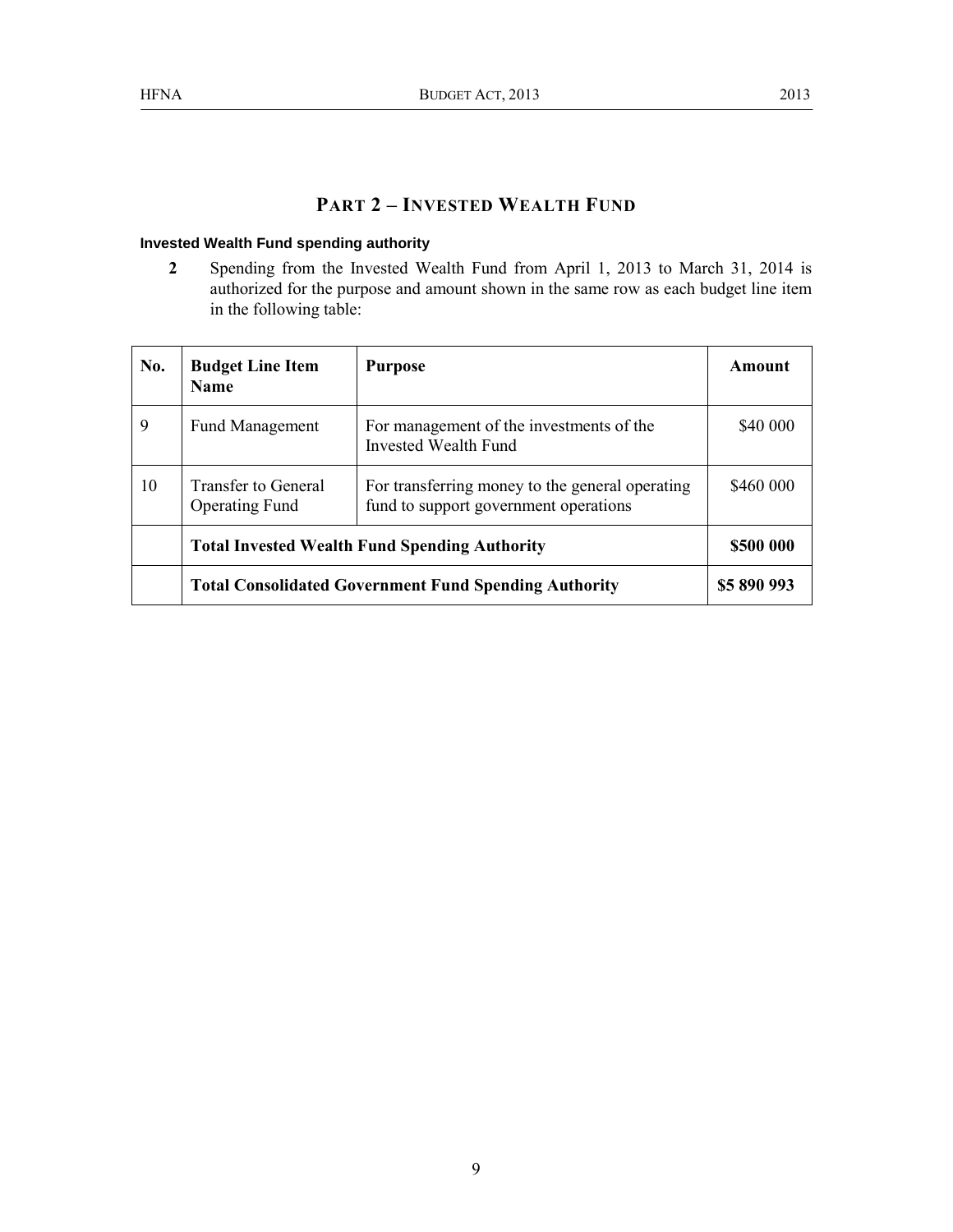## **PART 3 – CAPITAL SPENDING**

## **Capital spending authority**

**3** Spending for capital purposes from April 1, 2013 to March 31, 2014 is authorized for the purpose and amount shown in the same row as each budget line item in the following table:

| No. | <b>Budget Line Item</b><br><b>Name</b>                            | <b>Purpose</b>                                                                                                                                                                                                                                                                   | Amount      |
|-----|-------------------------------------------------------------------|----------------------------------------------------------------------------------------------------------------------------------------------------------------------------------------------------------------------------------------------------------------------------------|-------------|
| 11  | <b>Administration Capital</b>                                     | For capital items needed to deliver government<br>services, including computer and<br>communications equipment, office furniture,<br>upgrade of infrastructure at Anacla, equipment<br>to maintain the community, fire truck storage,<br>building removal, and public works yard | \$400 000   |
| 12  | <b>Upper Anacla</b><br>Subdivision                                | To develop a subdivision at Upper Anacla                                                                                                                                                                                                                                         | \$0         |
| 13  | Force Main, Sewage<br><b>Treatment Plant and</b><br>Sewer Outfall | To develop a force main, sewage treatment<br>plant and sewer outfall                                                                                                                                                                                                             | \$1 000 000 |
|     | <b>Total Capital Spending Authority</b>                           |                                                                                                                                                                                                                                                                                  | \$1 400 000 |

## **PART 4 – BORROWING**

## **Borrowing authority**

**4** Borrowing from April 1, 2013 to March 31, 2014 is authorized for the purpose and amount shown in the same row as each borrowing authority item in the following table:

| No.            | <b>Borrowing Authority</b><br><b>Item Name</b>               | <b>Purpose</b>                                                                                                                                                                              | Amount      |
|----------------|--------------------------------------------------------------|---------------------------------------------------------------------------------------------------------------------------------------------------------------------------------------------|-------------|
| B1             | General Purpose<br>Borrowing                                 | For borrowing to meet the need for cash that<br>may arise from time to time related to<br>expenditures and capital spending                                                                 | \$4 515 000 |
| B <sub>2</sub> | Borrowing to invest in<br>Huu-ay-aht business<br>enterprises | For borrowing to invest in Huu-ay-aht business<br>enterprises or guaranteeing Huu-ay-aht business<br>enterprise loans to support business operations<br>and economic development activities | \$2 000 000 |
|                | <b>Total Borrowing Authority</b>                             |                                                                                                                                                                                             | \$6 515 000 |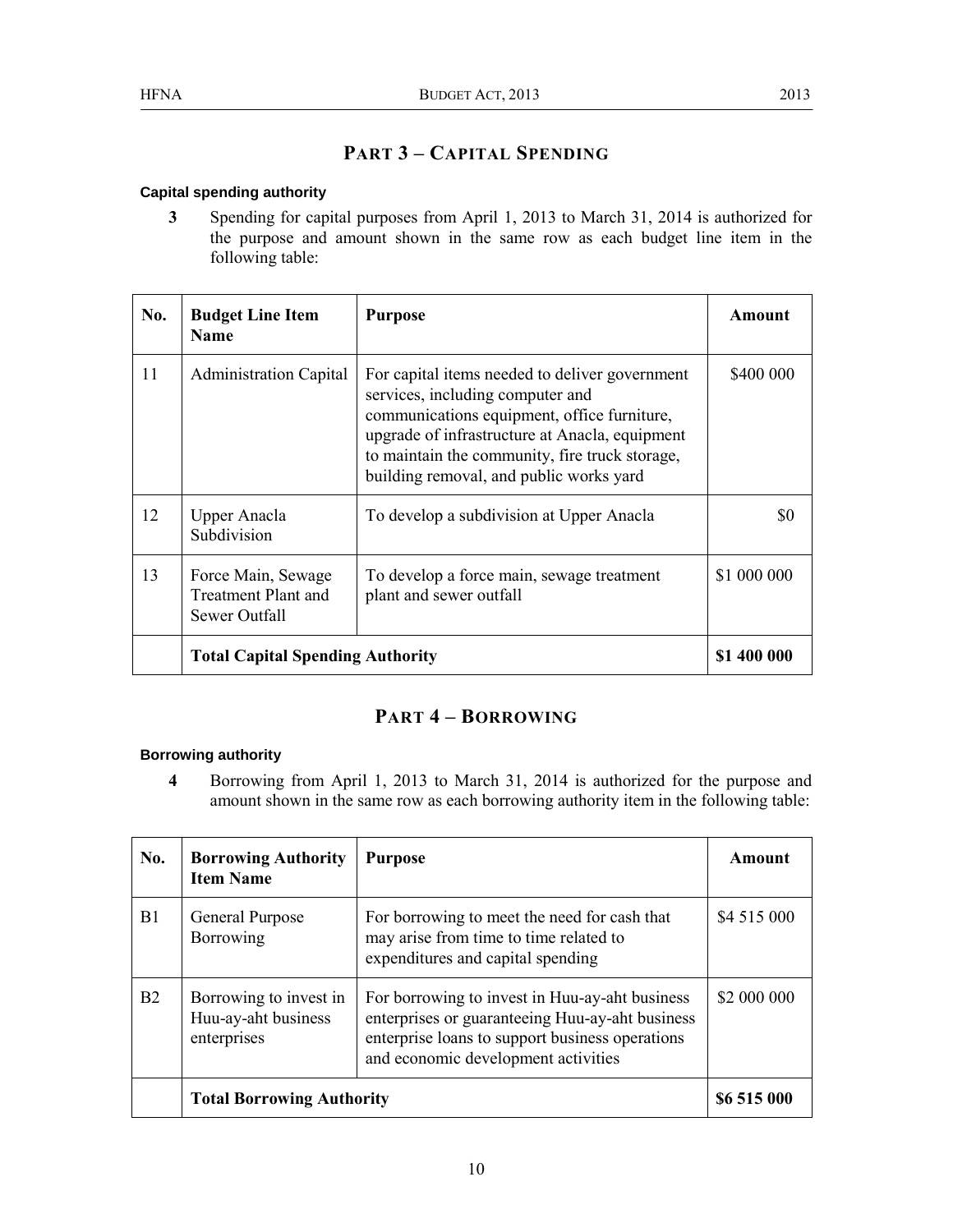## **PART 5 – SPECIAL PROGRAMS FUND**

## **Special Programs Fund spending authority**

**5** Spending from the Special Programs Fund from April 1, 2013 to March 31, 2014 is authorized for the purposes and in the amounts shown in the same row as each budget line item in the following table:

| No. | <b>Budget Line Item</b><br><b>Name</b>                | <b>Purpose</b>                                                                                                                                                                                                                                               | Amount    |
|-----|-------------------------------------------------------|--------------------------------------------------------------------------------------------------------------------------------------------------------------------------------------------------------------------------------------------------------------|-----------|
| S1  | Special Programs                                      | To provide for spending incurred for purposes<br>specified in a contribution or funding agreement<br>under which revenues are provided to the Huu-<br>ay-aht by another government, organization or<br>entity for expenditure on those specified<br>purposes | \$500 000 |
|     | <b>Total Special Programs Fund Spending Authority</b> |                                                                                                                                                                                                                                                              |           |

## **PART 6 – INVESTMENTS IN HUU-AY-AHT BUSINESS ENTERPRISES**

#### **Conditions for investment by way of loan or loan guarantee**

- **6** (1) Executive Council may borrow funds to invest in a Huu-ay-aht business enterprise in accordance with section 69 of the *Financial Administration Act* if
	- (a) the purpose and amount is authorized by a borrowing authority,
	- (b) Executive Council has considered the recommendation of Finance Committee,
	- (c) loan conditions, including security, term and source of repayment, are approved by Executive Council,
	- (d) the term of the loan does not exceed 25 years, and
	- (e) the loan will be repaid by a Huu-ay-aht business enterprise or from payments received from Canada or British Columbia.
	- (2) Executive Council may guarantee a Huu-ay-aht business enterprise loan or obligation for the purpose of making an investment in a Huu-ay-aht business enterprise if
		- (a) the purpose and amount is authorized by a borrowing authority,
		- (b) Executive Council has considered the recommendation of Finance Committee,
		- (c) the guarantee conditions, including security, term and discharge are approved by Executive Council,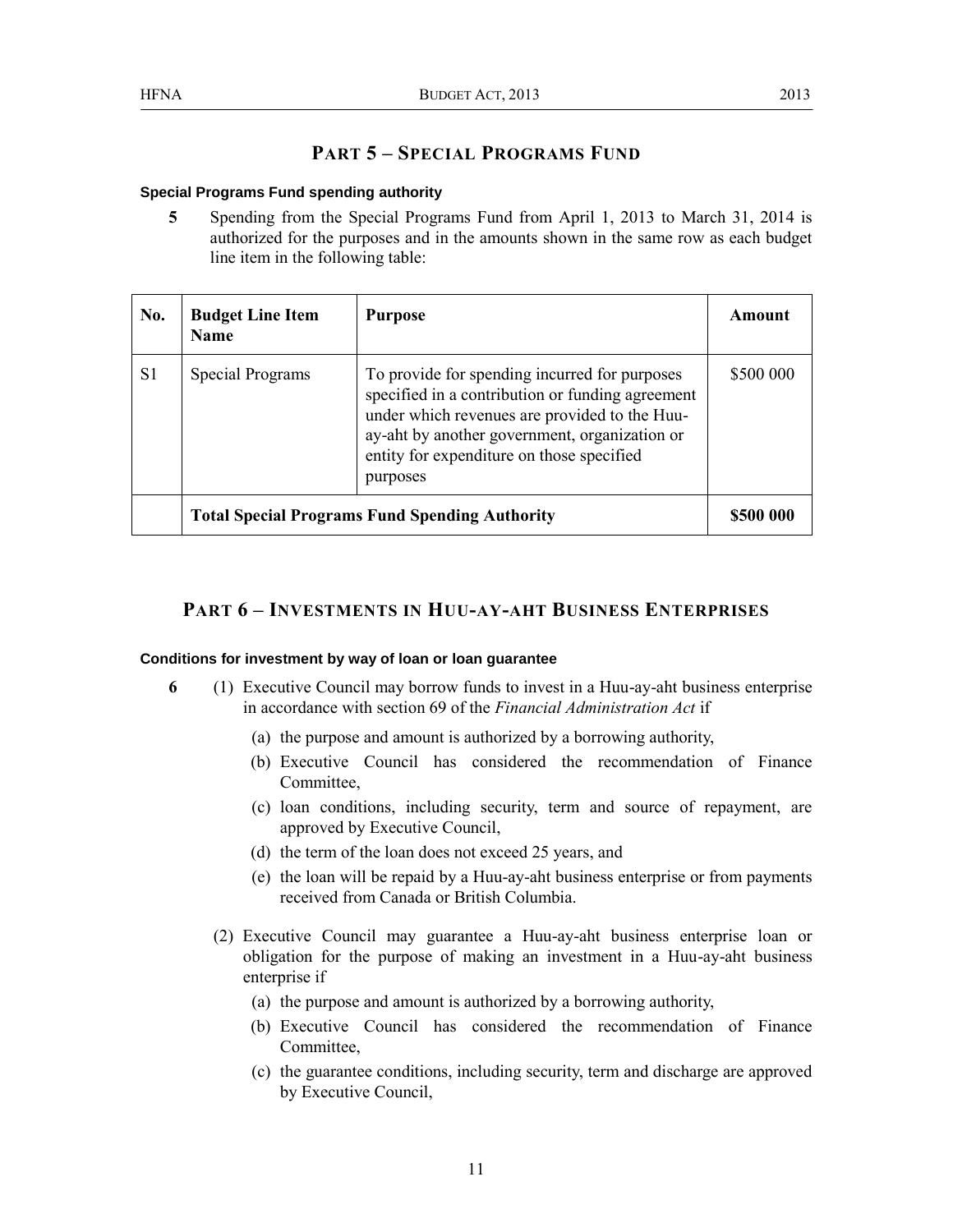- (d) the term of the guarantee does not exceed 25 years, and
- (e) the Huu-ay-aht business enterprise has the capacity to repay the loan or obligation and discharge the Huu-ay-aht guarantee.

## **PART 7 – BUDGET ACT, 2012 AMENDMENTS**

## *Budget Act, 2012*

## *7 Section 1 of the Budget Act, 2012 HFNA 2012 is repealed and replaced by:*

#### **General operating fund spending authority**

**1** Spending from the general operating fund from April 1, 2012 to March 31, 2013 is authorized for the purpose and amount shown in the same row as each budget line item in the following table:

| No. | <b>Budget Line Item</b><br><b>Name</b>    | <b>Purpose</b>                                                                                                                                                                                                                                                                                                                                                                       | <b>Amount</b> |
|-----|-------------------------------------------|--------------------------------------------------------------------------------------------------------------------------------------------------------------------------------------------------------------------------------------------------------------------------------------------------------------------------------------------------------------------------------------|---------------|
| 1   | Government                                | To provide for the structure of government,<br>including costs of the Legislature, Executive<br>Council, Ha'wiih Council, People's<br>Assembly, auditor, committees of Council,<br>the tribunal and elections                                                                                                                                                                        | \$713 564     |
| 2   | Finance and<br><b>Government Services</b> | To provide the administrative services needed<br>to support government operations, including<br>the Executive Director, financial, records<br>management and human resource services,<br>treaty implementation, the Comprehensive<br>Community Plan, support staff, operation of<br>the treaty office and contribution to the Nuu-<br>chah-nulth Economic Development<br>Corporation | \$1 050 698   |
| 3   | <b>Human Services</b>                     | To provide programs supporting Huu-ay-aht<br>citizens, including community health services,<br>social services, youth services, cultural<br>programs, communications and language<br>services, childcare services, education<br>services and contributions to the Nananiiqsu<br>Society                                                                                              | \$1 091 104   |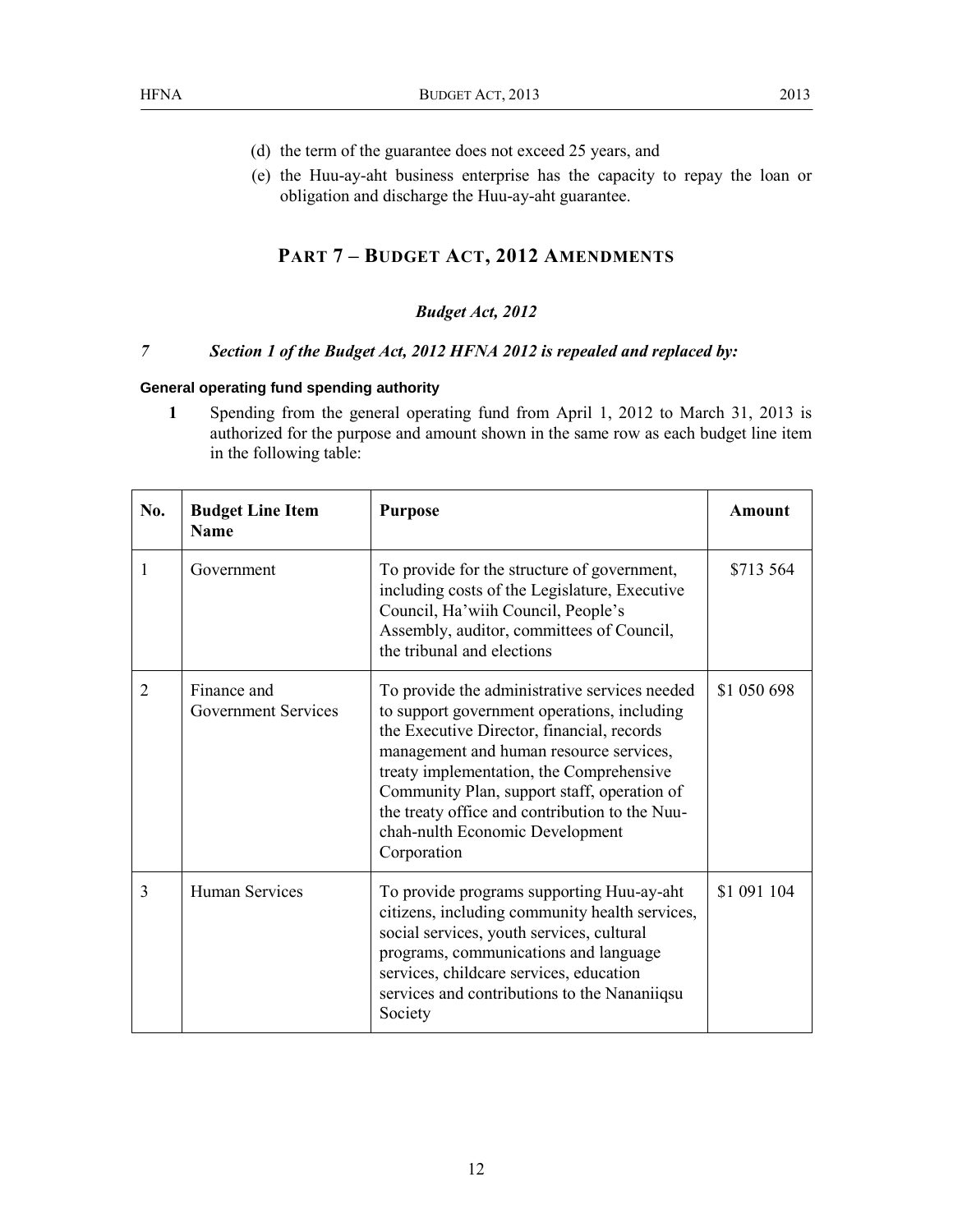| No.            | <b>Budget Line Item</b><br><b>Name</b>     | <b>Purpose</b>                                                                                                                                                                                                                                                                                                                                                                                                                                                                                                                           | <b>Amount</b> |
|----------------|--------------------------------------------|------------------------------------------------------------------------------------------------------------------------------------------------------------------------------------------------------------------------------------------------------------------------------------------------------------------------------------------------------------------------------------------------------------------------------------------------------------------------------------------------------------------------------------------|---------------|
| $\overline{4}$ | <b>Lands and Natural</b><br>Resources      | For management of government lands and<br>natural resources, including management of<br>fisheries, forest harvesting and other uses of<br>the land base, identification and protection of<br>cultural sites and acquisition and distribution<br>of cultural food                                                                                                                                                                                                                                                                         | \$688 558     |
| 5              | Public Works and<br>Capital Infrastructure | For management of public works and capital<br>infrastructure, including maintenance of<br>capital infrastructure, provision of residential<br>services in the Anacla community, and<br>operation of the House of Huu-ay-aht and the<br>multi-use building                                                                                                                                                                                                                                                                                | \$354 550     |
| 6              | Huu-ay-aht Settlement<br>Trust             | Transfer of funds to Huu-ay-aht Settlement<br>Trust                                                                                                                                                                                                                                                                                                                                                                                                                                                                                      | \$3 219 646   |
| $\tau$         | Depreciation                               | To allow for depreciation expenses related to<br>capital assets                                                                                                                                                                                                                                                                                                                                                                                                                                                                          | \$450 000     |
| 8              | Contingencies and New<br>Programs          | To provide for expenditure or spending<br>incurred for the purposes of other budget line<br>items that are in excess of the amounts<br>authorized by the budget line item spending<br>authorities or statutory spending authorities.<br>To also provide funding for new programs<br>created after the beginning of the fiscal year<br>and for natural disasters, emergency relief and<br>the assistance of those in need as the result of<br>an event that was not expected or where the<br>timing of the event was not known in advance | \$300 000     |
|                |                                            | <b>Total General Operating Fund Spending Authority</b>                                                                                                                                                                                                                                                                                                                                                                                                                                                                                   | \$7868120     |